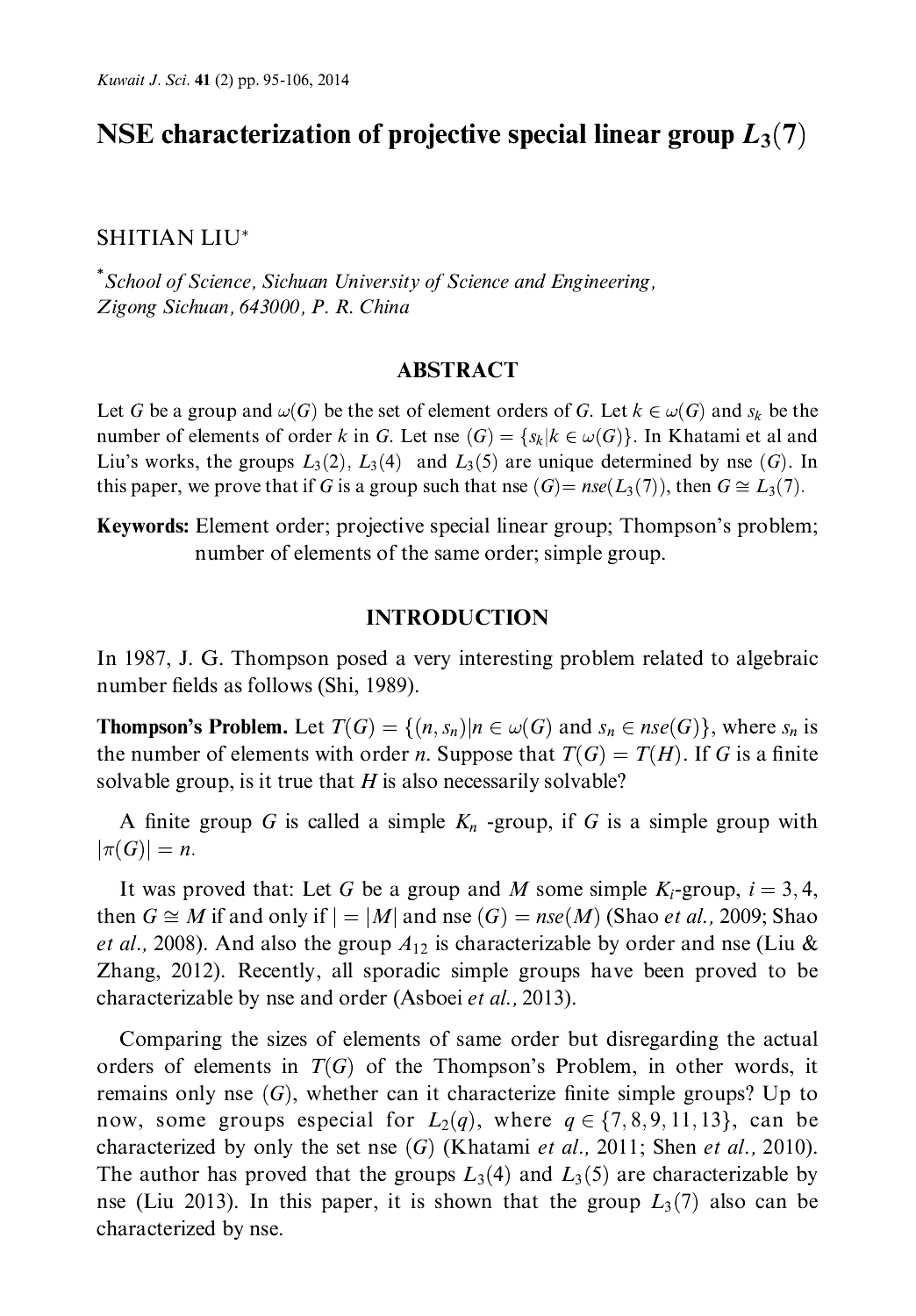Here we introduce some notations which will be used. Let a,b denote the product of an integer a by an integer b. If n is an integer, then we denote by  $\pi(n)$ the set of all prime divisors of n. Let G be a group. The set of element orders of G is denoted by  $\omega(G)$ . Let  $k \in \omega(G)$  and  $s_k$  be the number of elements of order k in G. Let nse  $(G) = \{s_k | k \in \omega(G)\}\$ . Let  $\pi(G)$  denote the set of prime p such that G contains an element of order p.  $L_n(q)$  denotes the projective special linear group of degree *n* over finite fields of order *q*.  $U_n(q)$  denotes the projective special unitary group of degree *n* over finite fields of order *q*. The other notations are standard (Conway *et al.*, 1985).

#### **SOME LEMMAS**

**Lemma 1.** (Frobenius, 1895) Let G be a finite group and m be a positive integer dividing |G|. If  $L_m(G) = \{ g \in G | g^m = 1 \}$ , then  $m | L_m(G) |$ .

**Lemma 2.** (Miller, 1904) Let G be a finite group and  $p \in \pi(G)$  be odd. Suppose that P is a Sylow p-subgroup of G and  $n = p<sup>s</sup>m$  with  $(p, m) = 1$ . If P is not cyclic and  $s > 1$ , then the number of elements of order *n* is always a multiple of  $p<sup>s</sup>$ .

**Lemma 3.** (Shen *et al.*, 2010) Let G be a group containing more than two elements. If the maximal number s of elements of the same order in  $G$  is finite, then G is finite and  $|G| \le s(s^2 - 1)$ .

**Lemma 4.** (Hall, 1959) Let G be a finite solvable group and  $|G| = mn$ , where  $m = p_1^{\alpha_1} \cdots p_r^{\alpha_r}, (m, n) = 1$ . Let  $\pi = \{p_1, \cdots, p_r\}$  and  $h_m$  be the number of Hall  $\pi$ subgroups of G. Then  $h_m = q_1^{\beta_1} \cdots q_s^{\beta_s}$  satisfies the following conditions for all  $i \in \{1, 2, \cdots, s\}$ :

- (1)  $q_i^{\beta_i} \equiv 1 \pmod{p_i}$  for some  $p_i$ .
- (2) The order of some chief factor of G is divided by  $q_i^{\beta_i}$ .

**Lemma 5.** (Shao & Jiang, 2010) Let G be a finite group,  $P \in_{n}^{Syl}(G)$ , where  $p \in \pi(G)$ . Suppose that G has a normal series  $K \triangleleft L \triangleleft G$  and  $p||K|$ , then the following statements hold:

- (1)  $N_{G/K}(PK/K) = N_G(P)K/K$
- (2) If  $P \le L$ , then  $|G : N_G(P)| = |L : N_L(P)|$ , namely,  $n_p(G) = n_p(L)$ .
- (3) If  $P \leq L$ , then  $|L/K : N_{L/K}(PK/K)|t = |G : N_G(P)| = |L : N_L(P)|$ , namely,  $n_p(L/K)t = n_p(G) = n_p(L)$ , for some integer t. In particular,  $|N_K(P)|t = |K|$

To prove  $G \cong L_3(7)$ , we need the structure of simple  $K_4$ -groups.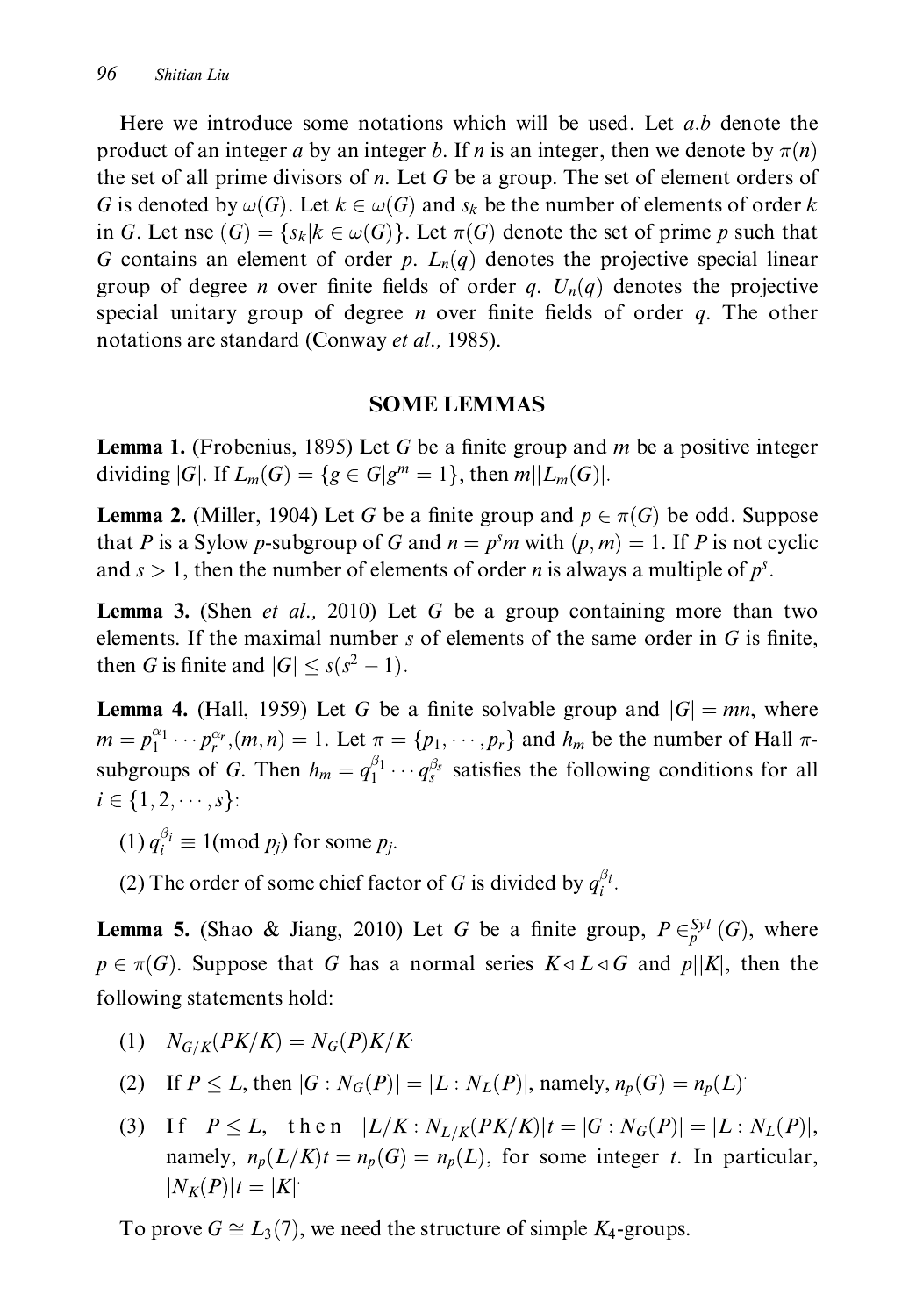**Lemma 6.** (Shi, 1991) Let G be a simple  $K_4$ -group. Then G is isomorphic to one of the following groups:

- (1)  $A_7, A_8, A_9$  or  $A_{10}$ .
- (2)  $M_{11}$ ,  $M_{12}$  or  $J_2$ .
- (3) One of the following:
	- (a)  $L_2(r)$ , where r is a prime and  $r^2 1 = 2^a \cdot 3^b \cdot v^c$  with  $a \geq 1, b \geq 1, c \geq 1$ , and v is a prime greater than 3.
	- (b)  $L_2(2^m)$ , where  $2^m 1 = u$ ,  $2^m + 1 = 3t^b$  with  $m > 2$ , u, t are primes,  $t > 3, b > 1.$
	- (c)  $L_2(3^m)$ , where  $3^m + 1 = 4t, 3^{m-1} = 2u^c$  or  $3^m + 1 = 4t^b, 3^{m-1} = 2u$ . with  $m > 2$ , u, t are odd primes,  $b > 1$ ,  $c > 1$ .
- (4) One of the following 28 simple groups:  $L_2(16)$ ,  $L_2(25)$ ,  $L_2(49)$ ,  $L_2(81)$ ,  $L_3(4)$ ,  $L_3(5)$ ,  $L_3(7)$ ,  $L_3(8)$ ,  $L_3(17)$ ,  $L_4(3)$ ,  $L_4(4)$ ,  $S_4(5)$ ,  $S_4(7), S_4(9), S_6(2), O_8^+(2), G_2(3), U_3(4), U_3(5), U_3(7), U_3(8)$  $U_3(9)$ ,  $U_4(3)$ ,  $U_5(2)$ ,  $S_2(8)$ ,  $S_2(32)$ ,  $D_4(2)$  or  $2F_4(2)'$ .

**Lemma 7.** Let G be a simple  $K_4$ -group and  $\{19\} \subseteq \pi(G) \subseteq \{2, 3, 7, 19\}$ . Then  $G \cong L_3(7)$ .

*Proof.* From Lemma 6(1)(2), order consideration rules out this case.

So we consider Lemma  $6(3)$ . We will deal with this with the following cases.

*Case 1. G*  $\cong$  *L*<sub>2</sub>(*r*), where *r*  $\in$  {3, 7, 19}.

Let  $r = 3$ . Then  $|\pi(r^2 - 1)| = 1$ , which contradicts  $|\pi(r^2 - 1)| = 3$ .

Let  $r = 7$ , then  $|\pi(r^2 - 1)| = 2$ , which contradicts  $|\pi(r^2 - 1)| = 3$ .

Let  $r = 19$ , then  $|\pi(r^2 - 1)| = 3$ . Hence  $G \cong L_2(19)$ , but  $5 | |G|$ , a contradiction.

*Case 2. G*  $\cong$  *L*<sub>2</sub>(2<sup>m</sup>), where  $u \in \{3, 7, 19\}$ .

Let  $u = 3$ , then  $m = 2$  and so  $5 = 3t^b$ . But the equation has no solution in N, a contradiction.

Let  $u = 7$ , then  $m = 3$ , and  $2^3 + 1 = 3t^b$ . Thus  $t = 3$  and  $b = 1$ . But  $t > 3$ , a contradiction.

Let  $u = 19$ , then  $2^m - 1 = 19$ . But the equation has no solution in N.

Case 3.  $G \cong L_2(3^m)$ .

We will consider this case by the following two cases.

Subcase 3.1.  $3^m + 1 = 4t$  and  $3^m - 1 = 2u^c$ .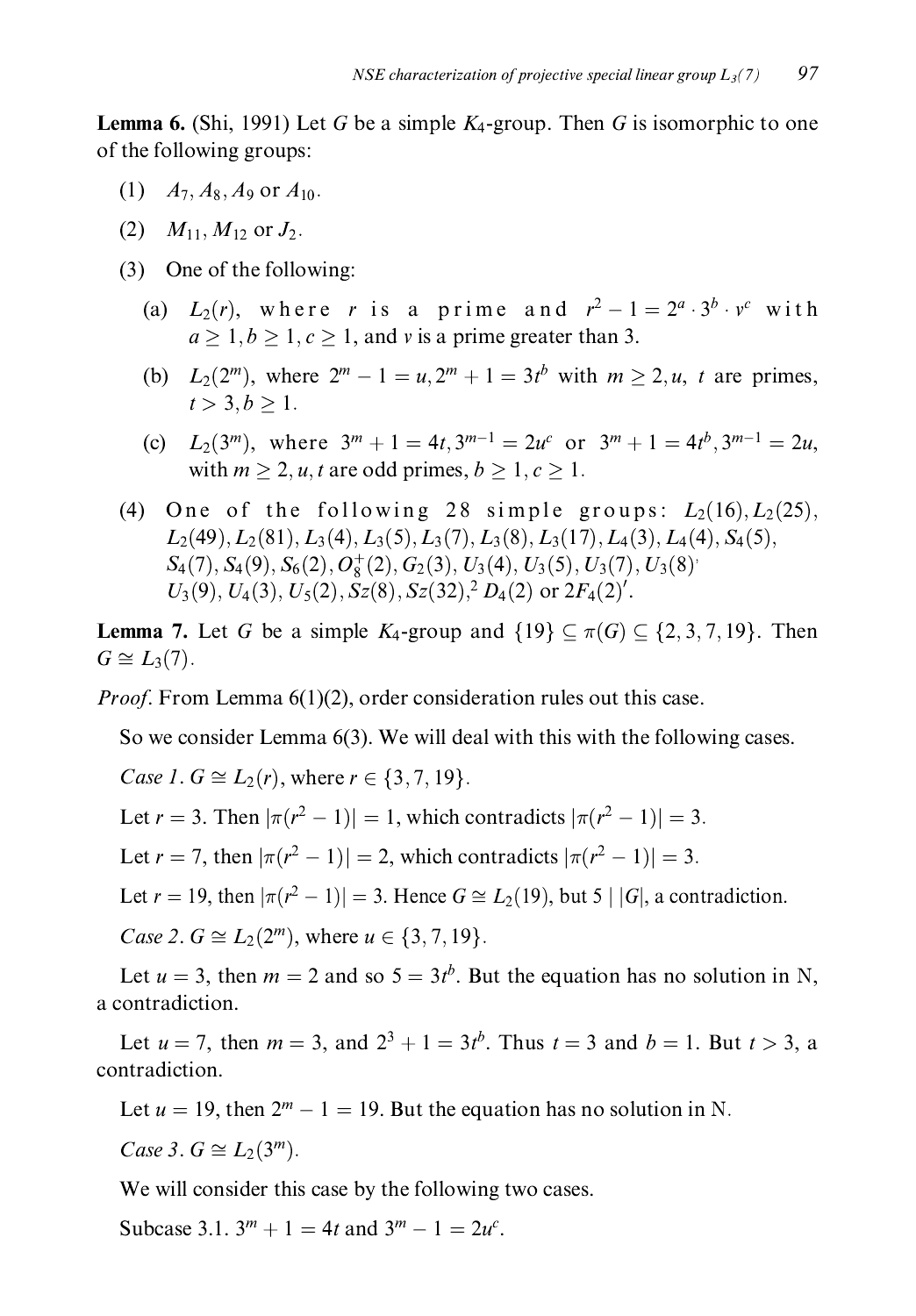We can suppose that  $t \in \{3, 7, 19\}$ .

Let  $t = 3, 19$ , the equation  $3<sup>m</sup> + 1 = 4t$  has no solution. So we rule out the case.

Let  $t = 7$ , then  $m = 3$  and so  $3^3 - 1 = 2.11$ , which means 11 | |G|, a contradiction.

Subcase 3.2.  $3^m + 1 = 4t^b 3^m + 1 = 4t^b$  and  $3^m - 1 = 2u$ .

We can suppose that  $u \in \{3, 7, 19\}$ .

Let  $u = 3, 7, 19$ , then the equation  $3<sup>m</sup> - 1 = 2u$  has no solution in N, a contradiction.

In review of Lemma 6(4), order consideration,  $G \cong L_3(7)$ .

This completes the proof of the Lemma.

#### **MAIN THEOREM AND ITS PROOF**

Let G be a group such that use  $(G)$ =nse  $(L_3(7))$ , and s<sub>n</sub>be the number of elements of order  $n$  By Lemma 3, we have that  $G$  is finite. We note that  $s_n = k\varphi(n)$ , where k is the number of cyclic subgroups of order n. Also we note that if  $n > 2$ , then  $\varphi(n)$  is even. If  $m \in \omega(G)$ , then by Lemma 1 and the above discussion, we have

$$
\varphi(m) \mid s_m
$$
  
\n
$$
m \mid \sum_{d \mid m} s_d
$$
\n(1)

**Theorem 1.** Let G be a group with nse  $(G)$  = nse  $L_3(7)$  = 1,2793, 52136,117306, 117648, 134064, 156408, 234612, 469224, 59270, where  $L_3(7)$  is the projective special linear group of degree 3 over finite field of order 7. Then  $G \cong L_3(7)$ .

*Proof.* We prove the theorem by first proving that  $\pi(G) \subseteq \{2, 3, 7, 19\}$ , secondly showing that  $|G| = |L_3(7)|$ , and finally conclude that  $G \cong L_3(7)$ .

By (1),  $\pi(G)\{2, 3, 5, 7, 17, 19, 117307, 234613\}$  If  $m > 2$ , then  $\varphi(m)$  is even, then  $s_2 = 2793, 2 \in \pi(G)$ .

In the following, we prove that  $17 \notin \pi(G)$ . If  $17 \in \pi(G)$ , then by  $(1), s_{17} = 592704$ . If 2.17  $\in \omega(G)$ , then by Lemma 1, 2.17  $1 + s_2 + s_{17} + s'_{217} + s_{217} \notin nse(G)$ . Therefore 2.17  $\neq \omega(G)$ . It follows that the Sylow 17-subgroup  $P_{17}$  of G acts fixed point freely on the set of elements of order 2 and  $|P_{17}| \, |S_2$ , a contradiction. Similarly by (1), we can prove that the primes 117307, 234613  $\not\in \pi(G)$ .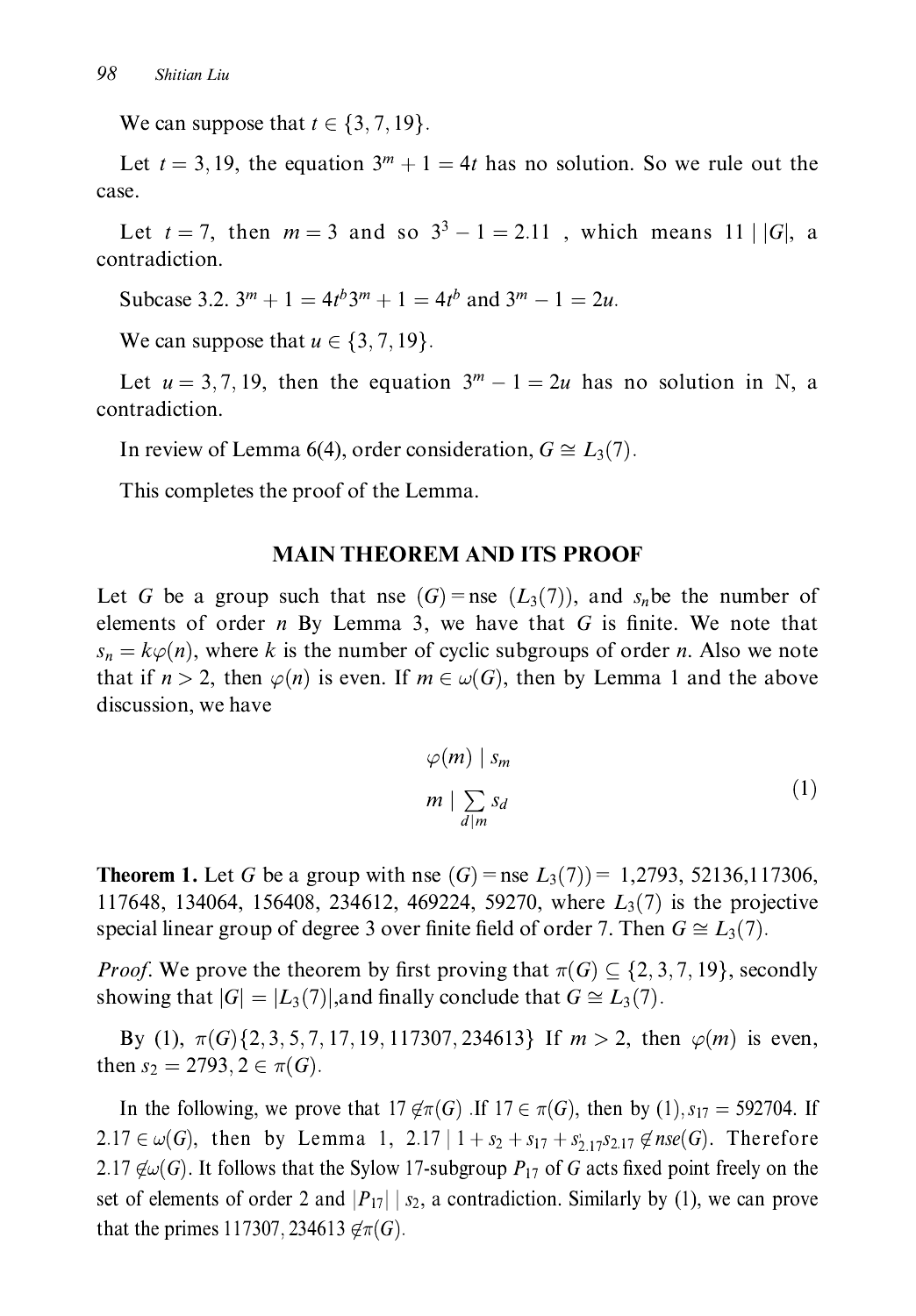Hence we have  $\pi(G)\{2,3,5,7,19\}$ . Furthermore, by  $(1)$  $s_3 = 52136$ ,  $s_5 = 134064$ , 469224 or 592704,  $s_7 = 117648$  and  $s_{19} = 592704$ .

If  $2^a \in \omega(G)$ , then  $\varphi(2^a) = 2^{a-1}$  |  $s_{2^a}$  and so  $0 \le a \le 7$ .

By Lemma 1,  $|P_2|$  | 1 +  $s_2$  +  $s_{2}$  + ... +  $s_{2}$  and so  $|P_2|$  | 2<sup>7</sup>.

If  $3^a \in \omega(G)$ , then  $1 \le a \le 4$ .

Let exp  $(P_3) = 3$ . Then by Lemma 1,  $|P_3| | 1 + s_3$  and  $|P_3| | 3^3$ .

Let exp  $(P_3) = 3^2$ . Then by Lemma 1,  $|P_3| | 1 + s_3 + s_{32}$  and  $|P_3| | 3^4$  (when  $s_9 = 592704$ .

Let exp  $(P_3) = 3^3$ . Then by Lemma 1,  $|P_3| | 1 + s_3 + s_{32} + s_{33}$  and  $|P_3| | 3^6$ (when  $s_9 = 117306$ ,  $s_{27} = 134064$ ).

Let exp  $(P_3) = 3^4$ . Then by Lemma 1,  $|P_3| | 1 + s_3 + s_{3^2} + s_{3^3} + s_{3^4}$  and  $|P_3|3 \wedge 4$  (when  $s_9 = 117648$ ,  $s_{27} = 469224$  and  $s_{81} = 592704$ ).

Therefore  $|P_3|$  | 3<sup>6</sup>.

If  $2^2 \cdot 3 \in \omega(G)$ , then by (Shao & Jiang, 2014),  $s_{23} = 2 \cdot s_3 \cdot t$  for some integer t. But the equation has no solution since  $s_{2,3} \in \text{nse } (G)$ . Therefore  $2^2 \cdot 3 \notin \omega(G)$ . Similarly 2.3<sup>3</sup>  $\notin \omega(G)$ .

If  $5^a \in \omega(G)$ , then  $a = 1$ .

If  $2.5 \in \omega(G)$ , then by (Shao & Jiang, 2014),  $s_{2.5} = s_5.t$  for some integer t and so  $s_{2,5} = s_5$ . But by Lemma 1, 2.5 |  $1 + s_2 + s_5 + s_{2,5}$  (270922, 941242, 1188202), a contradiction. Therefore 2.5  $\notin \omega(G)$ . Similarly 3.5  $\notin \omega(G)$ .

If  $7^a \in \omega(G)$ , then  $1 \le a \le 4$ .

Let exp  $(P_7) = 7$ . Then by Lemma 1,  $|P_7| | 1 + s_7$  and  $|P_7| | 7^6$ .

Let exp  $(P_7) = 7^2$ . Then by Lemma 1,  $|P_7| | 1 + s_7 + s_{72}$  and  $|P_7| | 7^3$  (when  $s_{72}$ {117306, 156408, 234612, 469224, 592704}).

Let exp  $(P_7) = 7^3$ . Then by Lemma 1,  $|P_7| | 1 + s_7 + s_{72} + s_{73}$  and  $|P_7| | 7^3$ (when  $s_{72} \in \{ 117306, 156408, 234612, 469224592704 \}$ ).

Let exp  $(P_7) = 7^4$ . Then by Lemma 1,  $|P_7| | 1 + s_7 + s_{72} + s_{73} + s_{74}$  and  $|P_7| | 7^4$ . Therefore  $|P_7| | 7^6$ .

If  $3.7 \in \omega(G)$ , then by (Shao & Jiang 2014),  $s_{3.7} = 2 \cdot s_7 \cdot t$  for some integer t. But the equation has no solution since  $s_{3.7} \in nse(G)$ . Therefore  $3.7 \notin \omega(G)$ . Similarly 4.7  $\notin \omega(G)$ .

If  $19^a \in \omega(G)$ , then  $1 \le a \le 2$ . Since  $s_{192} \notin nse(G)$ , then  $a = 1$ . By Lemma 1,  $|P_{19}|$  | 1 +  $s_{19}$  and  $|P_{19}|$  | 19.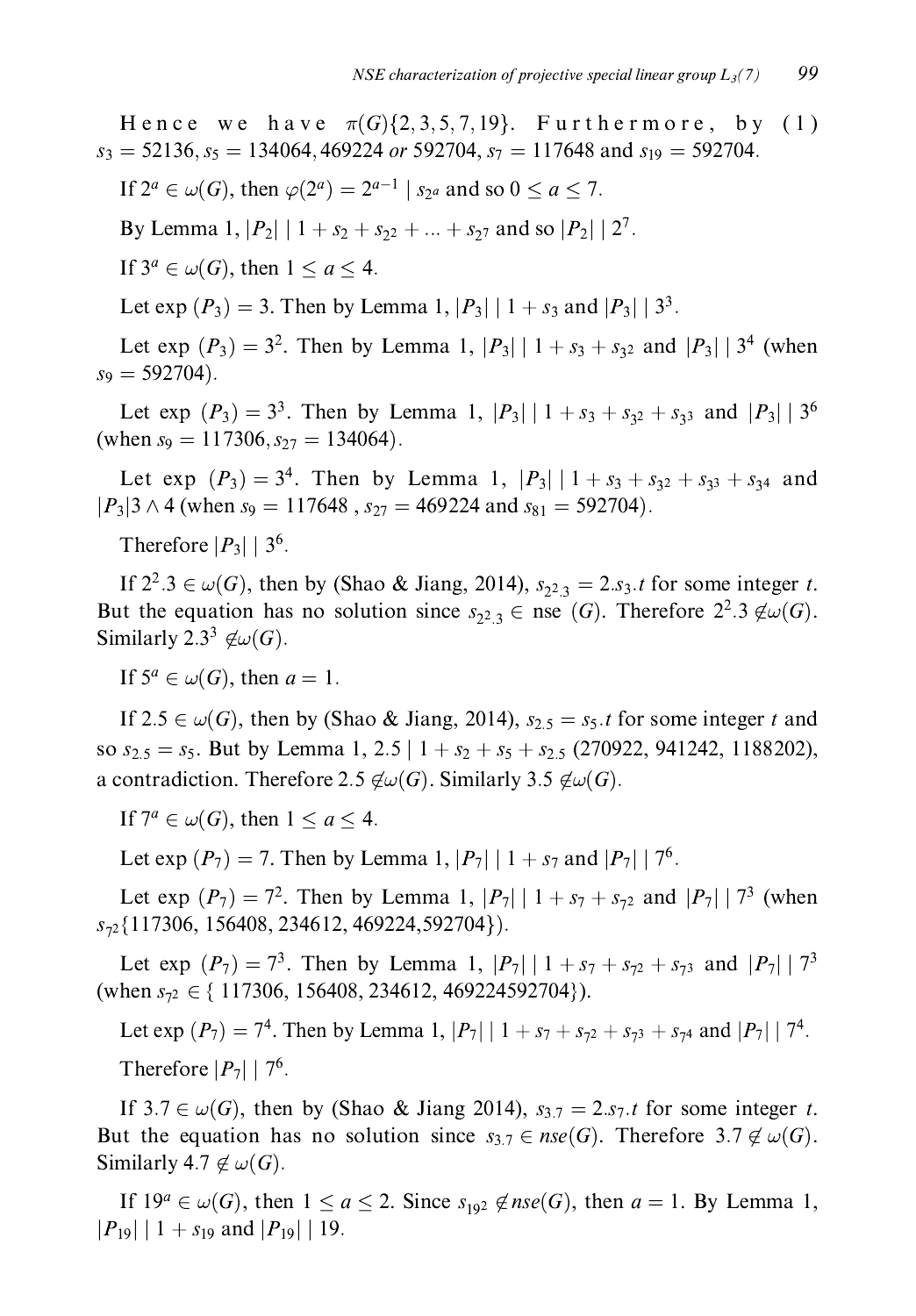If  $2.19 \in \omega(G)$ , then by (Shao & Jiang 2014),  $s_{2.19} = s_{19}$ . By Lemma 1, 2.19 |  $1 + s_2 + s_{19} + s_{2,19}$ , a contradiction. Hence  $2.19 \notin \omega(G)$ . Similarly 3.19, 5.19, 7.19  $\notin \omega(G)$ .

To remove the prime 5, we assume that  $7 \in \pi(G)$ .

If 3, 5, 19  $\notin \pi(G)$ . Then G is a 2-group. Since  $\omega(G) = 8$  and there are exactly ten numbers in nse  $(L_3(7))$  and consequently, we have a contradiction.

Let  $19 \in \pi(G)$ . Then since  $|P_{19}| = 19$ ,  $n_{19} = s_{19}/\varphi(19) = 2^5 \cdot 3 \cdot 7^3$  and  $7 \in \pi(G)$ . a contradiction.

Let  $5 \in \pi(G)$ . We know that  $s_5 = 134064$ , 469224, 592704.

Let  $s_5 = 134064$ . Then by Lemma 1,  $|P_5| | 1 + s_5$  and  $|P_5| = 5$  Since  $n_5 = s_5/\varphi(5) = 2^2 \cdot 3^2 \cdot 7^2 \cdot 19$ , a contradiction.

Let  $s_5 = 469224$ . Then  $|P_5| = 5^2$ .

If  $|P_5| = 5$ , then  $n_5 = 2.3^2 \cdot 7^3 \cdot 19$ , 7, 19  $\in \pi(G)$ , a contradiction.

If  $|P_5| = 5^2$ , then we can assume that  $\{2, 3, 5\} \subseteq \pi(G)$ . Therefore 1876896+  $52136k_1 + 117306k_2 + 117648k_3 + 134064k_4 + 156408k_5 + 234612k_6 + 469224k_7 +$ 592704 $k_8 = 2^a \cdot 3^b \cdot 5^2$  where  $k_1, k_2, \ldots, k_8 a, b$  are non-negative integers and  $0 \le \sum_{i=1}^{6} k_i \le 2$ , then the equation has no solution in N.

Let  $s_5 = 592704$ . Then  $|P_5| = 5$ . Since  $n_5 = s_5/\varphi(5) = 2^4 \cdot 3^3 \cdot 7^3 \cdot 7 \in \pi(G)$ , a contradiction.

Let  $3 \in \pi(G)$ .

Let exp  $(P_3) = 3$ . Then  $|P_3| | 3^3$ .

If  $|P_3| = 3$ , then since  $n_3 = s_3/\varphi(3) = 2^2 \cdot 7^3 \cdot 19$ , 7, 19  $\in \pi(G)$ , a contradiction.

If  $|P_3| = 3^2$ , then  $1876896 + 52136k_1 + 117306k_2 + 117648k_3 + 134064k_4 +$  $156408k_5 + 234612k_6 + 469224k_7 + 592704k_8 = 2^a.3^2$  where  $k_1 k_2, ..., k_8, a$  are non-negative integers and  $0 \le \sum_{k=0}^{8} k_i \le 0$ , then the equation has no solution in N.

Similarly we can rule out the other case  $|P_3| = 3^3$ .

Let exp  $(P_3) = 3^2$ . Then  $|P_3| | 3^4$  (when  $s_9 = 592704$ ).

 $f |P_3| = 3^2$ , then 7 or  $19 \in \pi(G)$ , a contradiction.

If  $|P_3| = 3^3$ , then  $1876896 + 52136k_1 + 117306k_2 + 117648k_3 + 134064k_4 +$  $156408k_5 + 234612k_6 + 469224k_7 + 592704k_8 = 2^a \cdot 3^3$ , where  $k_1, k_2, ..., k_8, a$  are non-negative integers and  $0 \le \sum_{k=0}^{8} k_i \le 1$ , then the equation has no solution in N.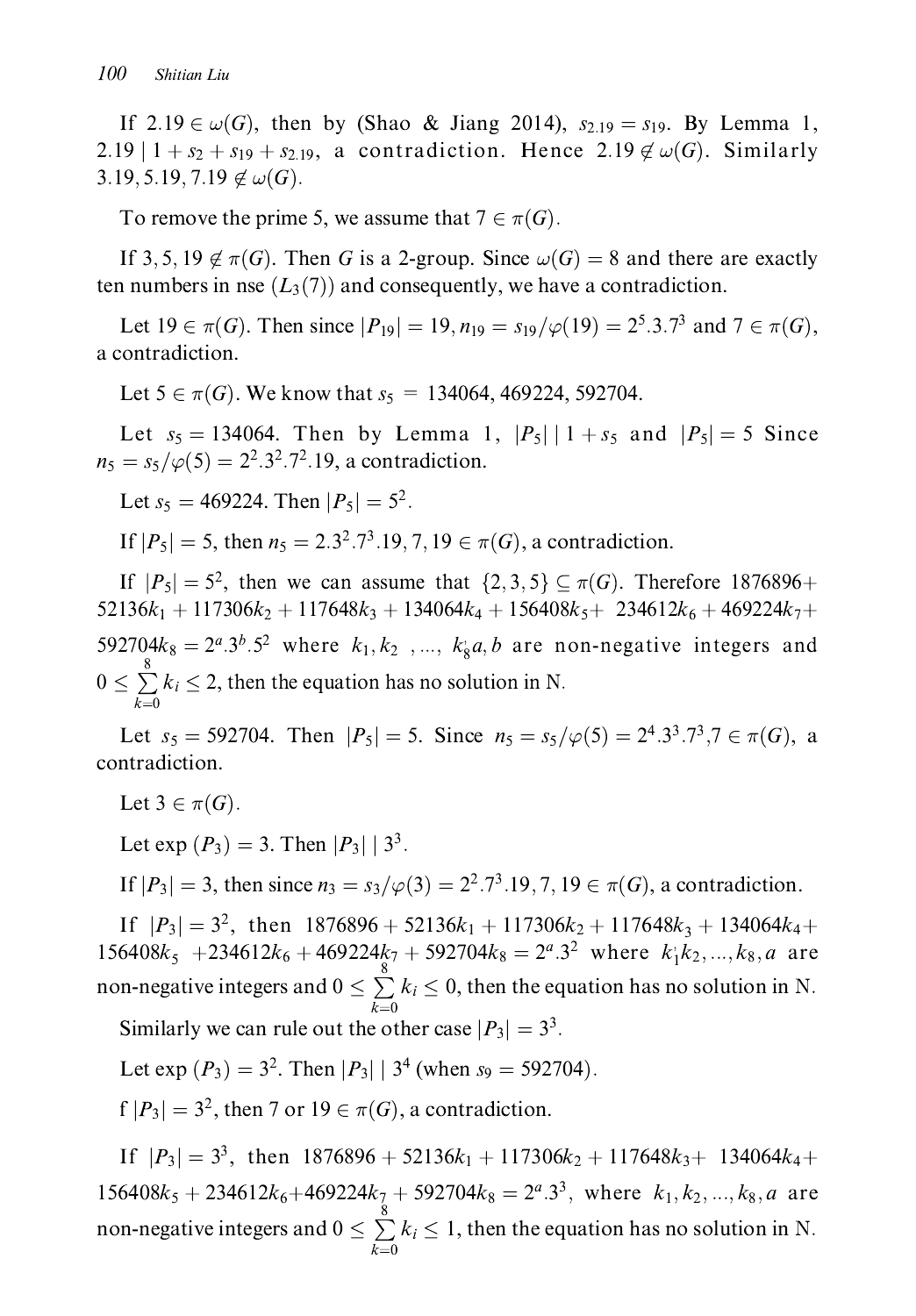Similarly we can rule out the case  $|P_3| = 3^4$ .

Let exp  $(P_3) = 3^3$ . Then  $|P_3| | 3^6$  (when  $s_9 = 117306$ ,  $s_{27} = 134064$ ).

If  $|P_3| = 3^3$ . Then since  $n_3 = s_{3/2} / \varphi(3^3)$ , 7 or 19  $\in \pi(G)$ , a contradiction.

If  $|P_3| > 3^3$ , we also can rule out.

Let exp  $(P_3) = 3^4$ .

If  $|P_3| = 3^4$ , then since  $s_{81} = 592704$ ,  $n_3 = s_{34}/\varphi(3^4) = 2^5 \cdot 7^3 \cdot 7 \in \pi(G)$ , a contradiction.

If  $|P_3| > 3^4$ , then by Lemma 2,  $s_{34} = 3^4 \cdot t$  for some integer t. But the equation has no solution since  $s_{34} \in nse(G)$ 

Therefore  $7 \in \pi(G)$ .

If  $5.7 \in \omega(G)$ , then by Lemma 1, 5.7 |  $1 + s_5 + s_7 + s_5$ . But  $s_5 \neq nse(G)$ . So 5.7  $\notin \omega(G)$ . It follows that the Sylow 5-subgroup of G acts fixed point freely on the set of elements of order 7 and  $|P_5| \mid s_7$ , a contradiction. So  $5 \notin \pi(G)$ .

If  $19 \in \pi(G)$ , then since  $n_{19} = s_{19}/\varphi(19) = 2^5 \cdot 3 \cdot 7^3 \cdot 3 \cdot 7 \in \pi(G)$ , then we only have to consider two proper sets  $\{2, 7\}, \{2, 3, 7\}$  and finally the whole set  $\{2, 3, 7, 19\}.$ 

Case a.  $\pi(G) = \{2, 7\}.$ 

We know that  $\exp(P_7) = 7, 7^2, 7^3, 7^4$ .

Let exp  $(P_7) = 7$ . Then  $|P_7| | 1 + s_7$  and so  $|P_7| | 7^6$ .

Let  $|P_7| = 7$ . Then since  $n_7 = s_7/\varphi(7) = 117648/6 = 2^3 \cdot 3.19.43$ ,  $19 \in \pi(G)$ , a contradiction.

Let  $|P_7| = 7^2$ . Then  $1876896 + 52136k_1 + 117306k_2 + 117648k_3 + 134064k_4 +$  $156408k_5 + 234612k_6 + 469224k_7 + 592704k_8 = 2^a.49$ , where  $k_1, k_2, ..., k_8, a$  are non-negative integers and  $0 \le \sum_{i=0}^{8} k_i \le 0$ . So the equation has no solution in N.

If  $|P_7| > 7^2$ , similarly we can rule out as the case " $\exp(P_7) = 7$  and  $|P_7| = 7^{2}$ ".

Let exp  $(P_7) = 7^2$ . Then  $|P_7| | 7^3$ .

Let  $|P_7| = 7^2$ . Then  $s_{72} \in \{117306, 134064, 156408, 234612, 469224, 592704\}.$ Since  $n_7 = s_{72}/\varphi(7^2)$ , 3 or  $19 \in \pi(G)$ .

If  $|P_7| = 7^3$  Then  $1876896 + 52136k_1 + 117306k_2 + 117648k_3 + 134064k_4 +$  $156408k_5 + 234612k_6 + 469224k_7 + 592704k_8 = 2^a.7^3$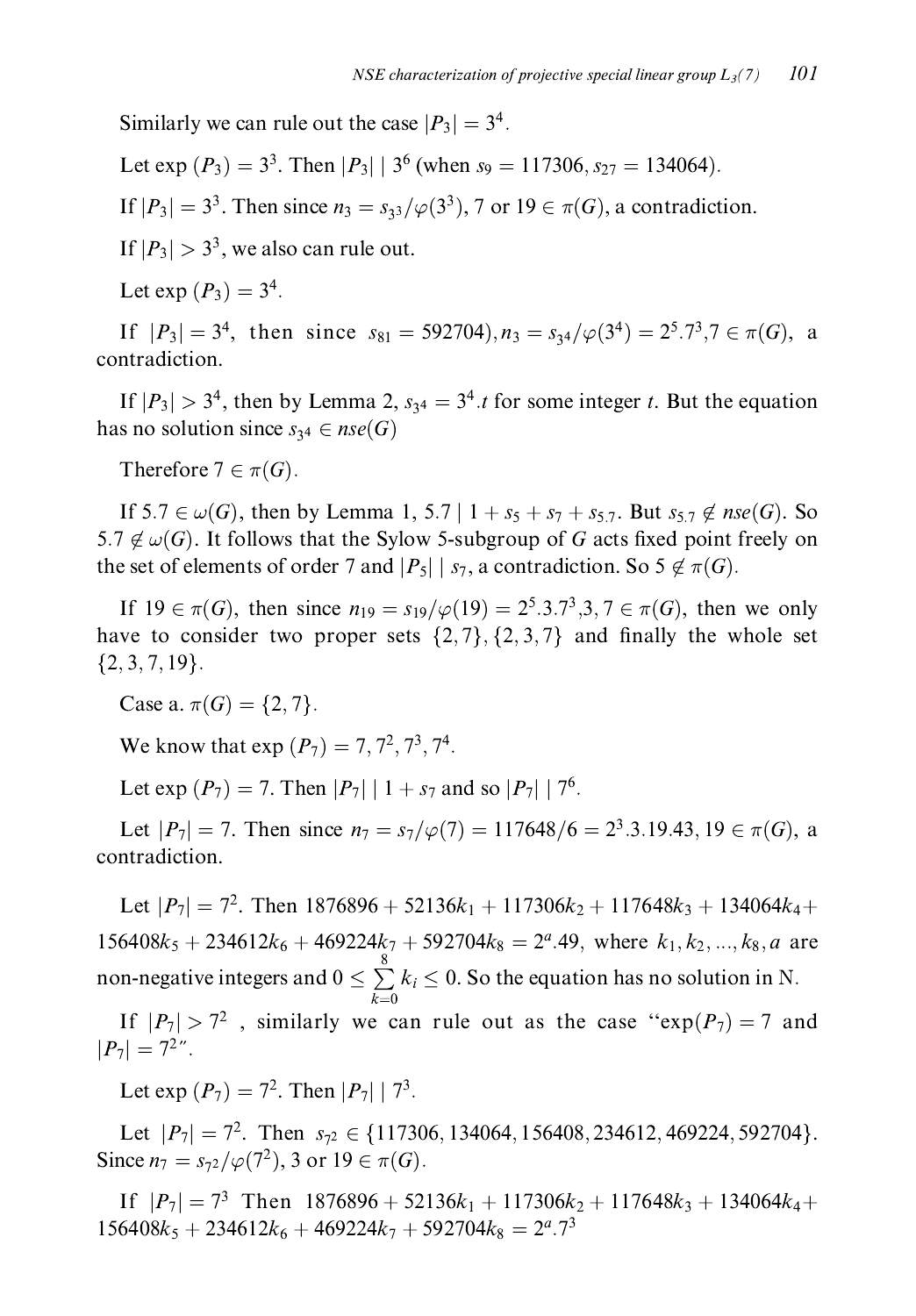where  $k_1, k_2, ..., k_8, a$ , are non-negative integers and  $0 \le \sum_{i=1}^{8} k_i \le 1$ . So the equation has no solution in N.

Let exp  $(P_7) = 7^3$ . Then  $|P_7| = 7^3$ . Since  $s_{73} \in \{117306, 134064,$ 156408, 234612, 469224, 592704} and  $n_7 = s_{73}/\varphi(7^3)$ , 3 or  $19 \in \pi(G)$ .

Let exp  $(P_7) = 7^4$ . Then  $|P_7| = 7^4$ . Since  $s_{74} \in \{117306, 156408, 234612,$ 469224, 592704} and  $n_7 = s_{73}/\varphi(7^3)$ , 3 or 19  $\in \pi(G)$ .

Case b.  $\pi(G) = \{2, 3, 7\}.$ 

Let exp  $(P_7) = 7$ . Then  $|P_7| | 1 + s_7$  and so  $|P_7| | 7^6$ .

Let  $|P_7| = 7$ . Then since  $n_7 = s_7/\varphi(7) = 117648/6 = 2^3 \cdot 3.19.43, 19 \in \pi(G)$ , a contradiction.

L e t  $|P_7| = 7^2$  T h e n  $1876896 + 52136k_1 + 117306k_2 + 117648k_3 + 134064k_4$ +156408 $k_5$  + 234612 $k_6$  + 469224 $k_7$  + 592704 $k_8$  = 2<sup>a</sup>.3<sup>b</sup>.49 where  $k_1, k_2, ..., k_8, a, b$  are non-negative integers and  $0 \le \sum_{i=1}^{8} k_i \le 5$ . Since 1876896  $\le |G| = 2^a \cdot 3^b \cdot 7^2 \le 1$ 1876896 + 5.592704, the equation has no solution in N.

If  $|P_7| > 7^2$ , similarly we can rule out as above.

Let exp  $(P_7) = 7^2$ . Then  $|P_7| | 7^3$  and  $1876896 + 52136k_1 + 117306k_2 +$  $117648k_3 + 134064k_4 + 156408k_5 + 234612k_6 + 469224k_7 + 592704k_8 = 2^a \cdot 3^b \cdot 49$ where  $k_1, k_2, ..., k_8, a, b$  are non-negative integers and  $0 \le \sum_{k=0}^{8} k_i \le 6$ . Since  $1876896 \leq |G| = 2^a \cdot 3^b \cdot 7^2 \leq 1876896 + 6 \cdot 592704$  It follows that the number of Sylow 2-subgroups of G is 1, 3, 7, 9, 15, 21, 27, 49, 63, 81, 147, 189, 243, 441, 189, 243, 441, 567, 729, 1323, 1701, 3969, 5103, 11907, 35721 and so the number of elements of order 2 is 1, 3, 7, 9, 15, 21, 27, 49, 63, 81, 147, 189, 243, 441, 189, 243, 441, 567, 729, 1323, 1701, 3969, 5103, 11907, 35721, but none of which belongs to nse  $(G)$ .

Let exp  $(P_7) = 7^3$  Then  $|P_7| | 7^3$  and  $1876896 + 52136k_1 + 117306k_2 +$  $117648k_3 + 134064k_4 + 156408k_5 + 234612k_6 + 469224k_7 + 592704k_8 = 2^a \cdot 3^b \cdot 49$ where  $k_1, k_2, ..., k_8, a, b$  are non-negative integers and  $0 \le \sum_{k=0}^{8} k_i \le 8$ . We can rule out this case as " $\exp(P_7) = 7^2$ ".

Let  $\exp(P_7) = 7^4$  Then  $|P_7| | 7^4$  and  $1876896 + 52136k_1 + 117306k_2 +$  $117648k_3 + 134064k_4 + 156408k_5 + 234612k_6 + 469224k_7 + 592704k_8 = 2^a \cdot 3^b \cdot 7^4$ where  $k_1, k_2, ..., k_8, a, b$  are non-negative integers and  $0 \le \sum_{i=8}^{8} k_i \le 9$ . We can rule out this case as " $\exp(P_7) = 7^{2}$ ".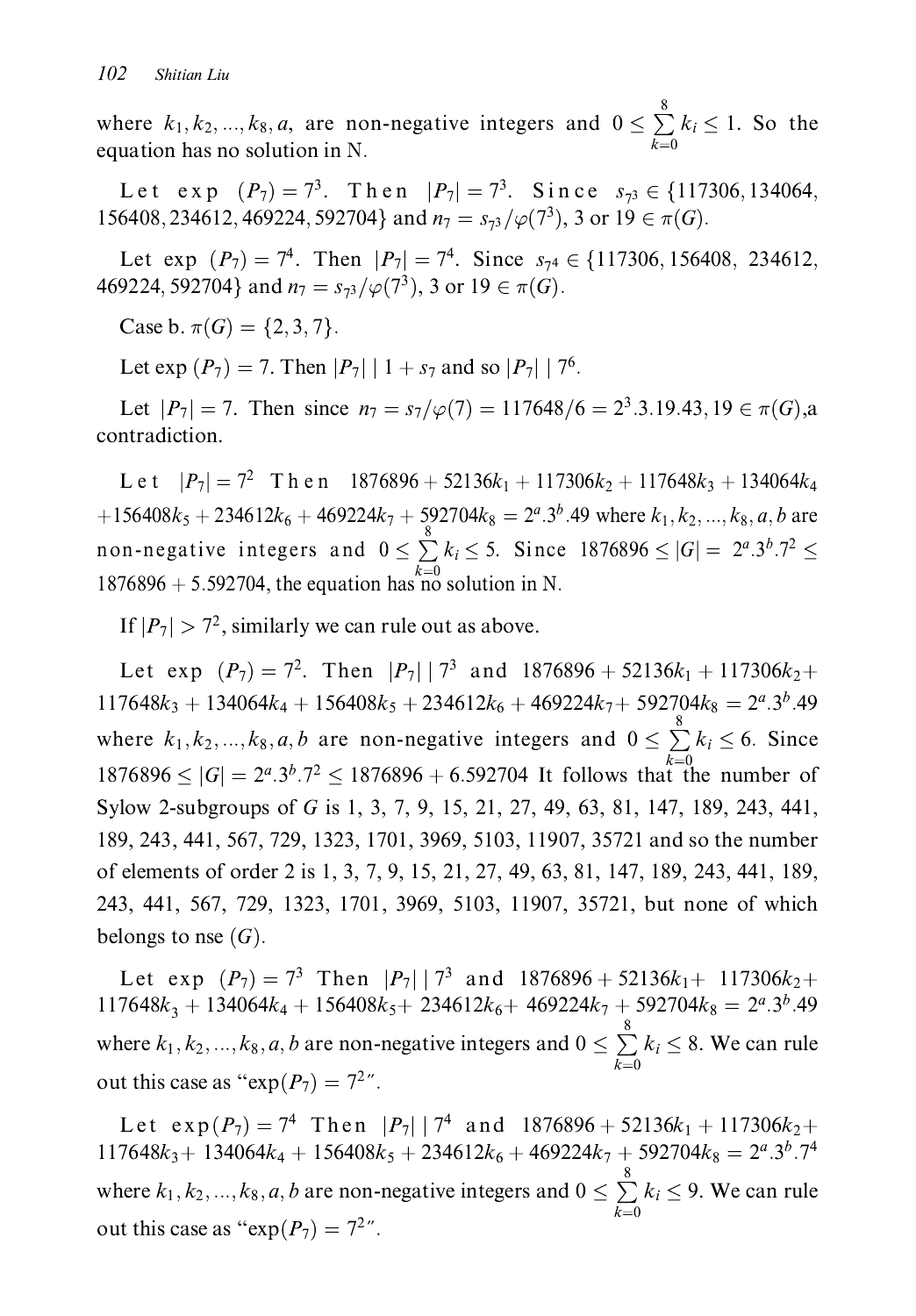Case c.  $\pi(G) = \{2, 3, 7, 19\}.$ 

In the following, we first show that  $|G| = 2^5 \cdot 3^2 \cdot 7^3 \cdot 19$ ,  $or |G| = 2^6 \cdot 3^2 \cdot 7^3 \cdot 19$ . secondly prove that  $G \cong L_3(7)$ .

Step 1.  $|G| = 2^5 \cdot 3^2 \cdot 7^3 \cdot 19$ ,  $or |G| = 2^6 \cdot 3^2 \cdot 7^3 \cdot 19$ 

From the above arguments, we have that  $|P_{19}| = 19$ .

We know 7.19  $\notin \omega(G)$ . It follows that the Sylow 7-subgroup of G acts fixed freely on the set of elements of order 19 and so  $|P_7| \, |S_{19}$ . Therefore  $|P_7| \, |7^3$ . Similarly 2.19  $\notin \omega(G)$  and  $|P_2| | 2^6$ ; 3.7  $\notin \omega(G)$  and  $|P_3| | 3^2$ .

Therefore we have  $|G| = 2^m \cdot 3^n \cdot 7^p \cdot 19$ . But  $1876896 = 2^5 \cdot 3^2 \cdot 7^3 \cdot 19 <$  $2^m \cdot 3^n \cdot 7^p \cdot 19$ . Therefore  $|G| = 2^5 \cdot 3^2 \cdot 7^3 \cdot 19$ ,  $|G| = 2^5 \cdot 3^3 \cdot 7^3 \cdot 19$ ,  $|G| = 2^6 \cdot 3^2 \cdot 7^3 \cdot 19$ , or  $|G| = 2^6 \cdot 3^3 \cdot 7^3 \cdot 19$ .

Step 2.  $G \cong L_3(7)$ 

First show that there is no group such that  $|G| = 2^6 \cdot 3^2 \cdot 7^3 \cdot 19$ , and  $nse(G) = nse(L_3(7))$ . Then get the result by (Shao *et al.*, 2008).

Let  $|G| = 2^6 \cdot 3^2 \cdot 7^3 \cdot 19$  and nse  $(G) = nse(L_3(7))$ .

Let G be soluble. Since  $s_{19} = 592704$ , then  $n_{19} = s_{19}/\varphi(19) = 2^5 \cdot 3 \cdot 7^3$ . By Lemma 4,  $3 \equiv 1 \pmod{19}$ , a contradiction. So G is insoluble.

Therefore we can suppose that G has a normal series  $1 \leq K \leq L \leq G$  such that  $L/K$  is isomorphic to a simple  $K_i$ -group with  $i=3,4$  as  $19^2 \nmid |G|$ .

If  $L/K$  is isomorphic to a simple  $K_3$  -group, then from (Herzog, 1968),  $L/K \cong L_2(7), L_2(8).$ 

From (Conway *et al.*, 1985),  $n_7(L/K) = n_7(L_2(7)) = 8$ , and so  $n_7(G) = 8t$  for some integer t and  $7 \times t$ . Hence the number of elements of order 7 in  $G^{is}$ :  $s_7 = 8t.6 = 48t$ . Since  $s_7 \in \text{nse}(G)$ , then  $s_7 = 117648$  and so  $t = 2451$ . Therefore 3.19.43 | |K| |  $2^2$ .3.7<sup>2</sup>.19, which is a contradiction. For  $L_2(8)$ , similarly we can rule out.

If  $L/K$  is isomorphic to a  $K_4$ -group, then by Lemma 7,  $L/K \cong L_3(7)$ .

Let  $\bar{G} = G/K$  and  $\bar{L} = L/K$ . Then

 $L_3(7) \leq \bar{L} \cong \bar{L}C_{\bar{G}}(\bar{L})/C_{\bar{G}}(\bar{L}) \leq \bar{G}/C_{\bar{G}}(\bar{L}) = N_{\bar{G}}(\bar{L})/C_{\bar{G}}(\bar{L}) \leq Aut(\bar{L})$ 

Set  $M = \{xK \mid xK \in C_{\bar{G}}(\bar{L})\}\$ , then  $G/M \cong \bar{G}/C_{\bar{G}}(\bar{L})$  and so  $L_3(7) \leq$  $G/M \leq$ Aut  $L_3(7)$ 

Therefore  $G/M \cong L_3(7)$ ,  $G/M \cong 2.L_3(7)$ ,  $G/M \cong 3.L_3(7)$ . or  $G/M \cong S_3.L_3(7)$ .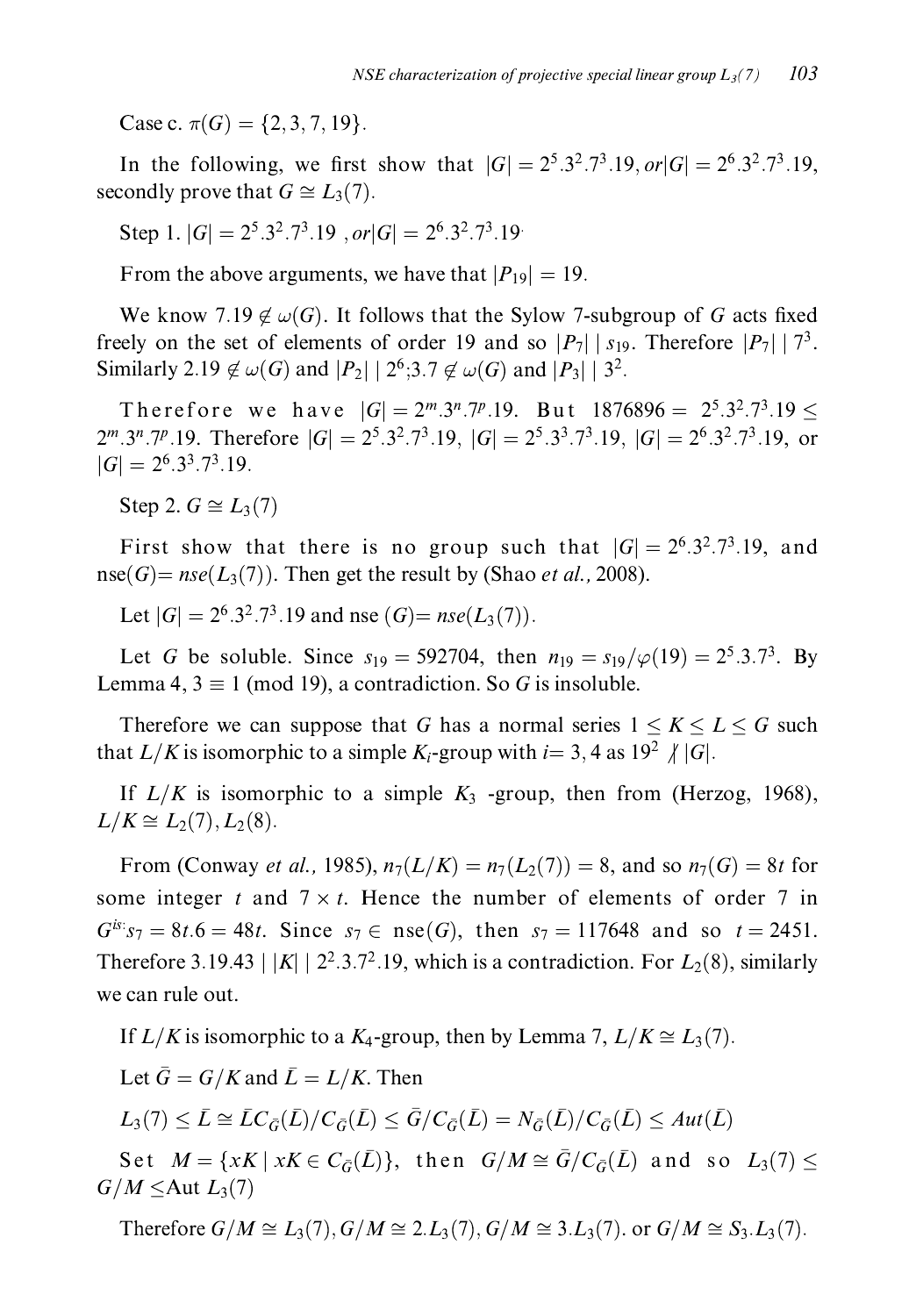If  $G/M \cong L_3(7)$ , then order consideration  $|M| = 2$ . It follows that M is a normal subgroup generated by a 2-central element of G. So there exists an element of order 2.19, which is a contradiction.

If  $G/M \cong 3.L_3(7)$ , or  $G/M \cong S_3.L_3(7)$ , order consideration rules out these cases.

If  $G/M \cong 2.L_3(7)$ , then  $M = 1$ . But nse  $(2.L_3(7)) \neq$ nse  $(G)$ .

Therefore  $|G| = 2^5 \cdot 3^2 \cdot 7^3 \cdot 19 = |L_3(7)|$  and by assumption, nse  $(G) = nse(L_3(7))$ , then by (Shao *et al.*, 2008),  $G \cong L_3(7)$ .

This completes the proof of the theorem.

#### **ACKNOWLEDGMENT**

The object is supported by the Department of Education of Sichuan Province (Grant No: 12ZB085, 12ZB291 and 13ZA0119) and by the Opening Project of Sichuan Province University Key Laborstory of Bridge Non-destruction Detecting and Engineering Computing (Grant No: 2013OYJ02).

#### **REFERENCES**

- Conway, J. H., Curtis, R. T., Norton, S. P., Parker, R. A. & Wilson. R. A. 1985. Atlas of finite groups: Maximal subgroups and ordinary characters for simple groups. Clarendon Press, London
- **Frobenius, G. 1895.** Verallgemeinerung des Sylowschen Satze. Berliner Sitz 981-993.
- **Hall, M. 1959.** The theory of groups. AMS, Macmilan.
- **Herzog, M. 1968.** Finite simple groups divisible by only three primes. Journal of Algebra 10: 383-388.
- Asboei, A. K., Amiri, S. S. S., Iranmanesh, A. & Tehranian, A. 2013. A characterization of sporadic simple groups by NSE and order, Journal of Algebra and its Applications  $12(2)$ : 1250158 (3 pages).
- **Khatami, M., Khosravi, B. & Akhlaghi, Z. 2011.** A new characterization for some linear groups. Monatshefte fur Mathematik 163: 39-50.
- **Liu, S. & Zhang, R. 2012.** A new characterization of  $A_{12}$ . Mathematical Sciences  $6:30.$
- **Liu, S. 2013.** A characterization of  $L_3(4)$ . ScienceAsia. 39: 436-439.
- **Liu, S. A.** Characterization of projective special group $L_3(5)$ . Italian Journal of Pure and Applied Mathematics. In press.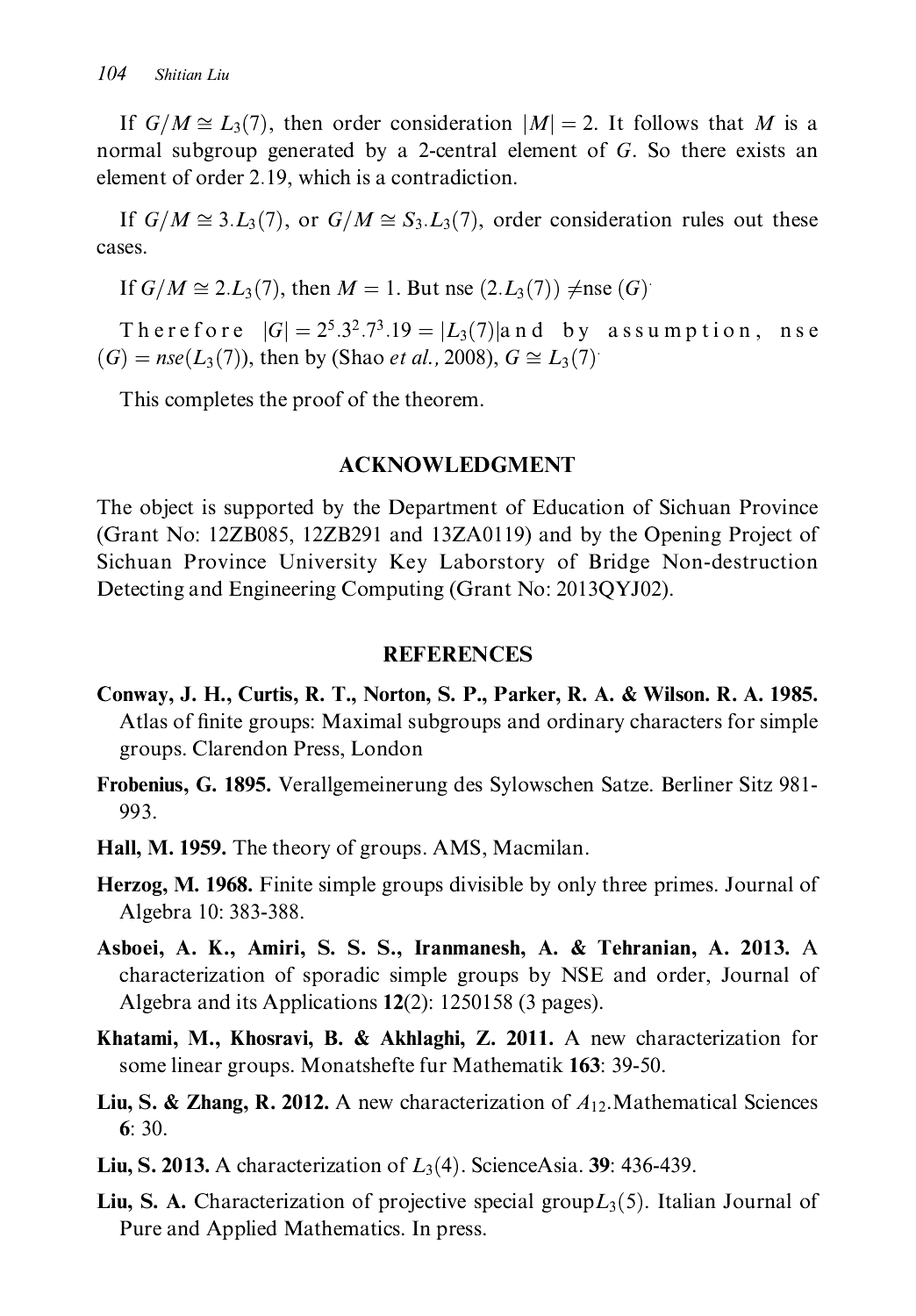- Miller, G. 1904. Addition to a theorem due to Frobenius. Bulletin of the Americal Mathematical Society 11(1): 6-7.
- Shao, C. G., Shi, W. J. & Jiang, Q. H. 2009. A new characterization of simple  $K_3$ -groups. Advances in Mathematics 38: 327-330(in chinese).
- Shao, C. G., Shi, W. J. & Jiang, Q. H. 2008. A new characterization of simple  $K_4$  -groups. Frontiers Mathematics in China. 3 (3): 355-370.
- Shao, C. & Jiang, Q. 2010. A new charcterization of Mathieu groups. Archivum Mathematicum (BRNO) 46: 13-23.
- **Shao, C. & Jiang, Q. 2014.** A new characterization of some linear groups by NSE. Journal of Algebra and its Applications 13(2): 1350094.
- Shen, R., Shao, C. G. Jiang, Q. H., Shi, W. J. & Mazurov, V. 2010. A new characterization of  $A_5$ . Monatshefte fur Mathematik 160: 337-341.
- Shi, W. J. 1989. A new characterization of the sporadic simple groups. Proceeding of the 1987 Singapore Conference on Group Theory. Walter de Gruyter, pp. 531-540.
- **Shi, W. J. 1991.** On simple  $K_4$ -group. Chinese Science Bulletin 36(17): 1281- $1283$ (in chinese).

| <b>Submitted:</b> | 11/08/2013 |
|-------------------|------------|
| <b>Revised</b>    | 02/10/2013 |
| Accepted :        | 16/12/2013 |